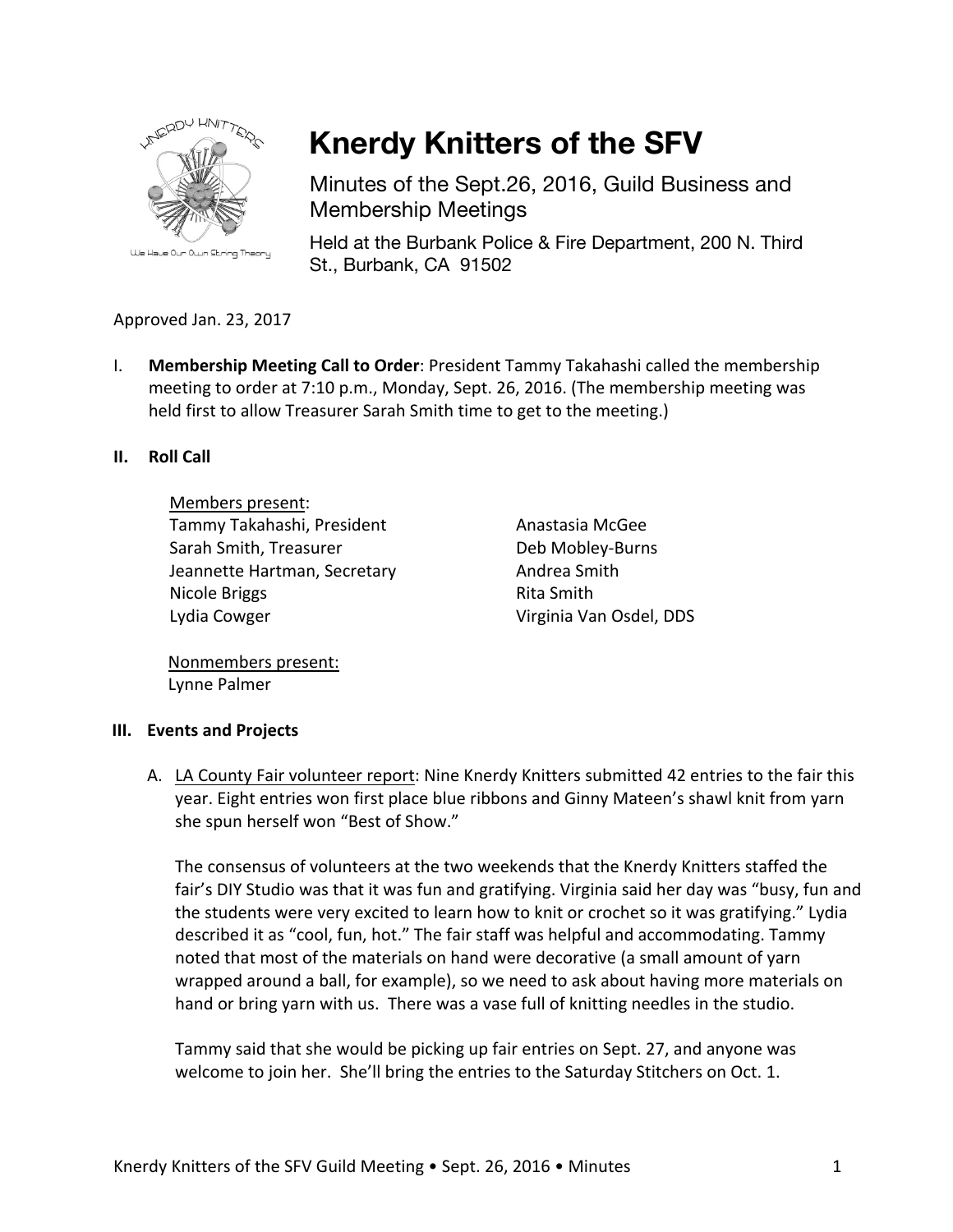- B. Crochet-Along: Anastasia reported that the October pattern is the Floral Dimension Square and the November/December patterns will be "choose your own adventure." Two patterns were requested, but one costs \$4 to buy and the other requires attention to gauge as it doesn't become a square until the end. A workshop for the fifth Monday of January is planned to teach how to put a crocheted border on a knitted or crocheted afghan.
- C. Knit-Along: Sarah reported the September/October patterns are posted on Ravelry.com at http://www.ravelry.com/patterns/search#patterntopic=3328212&photo=yes&sort=created\_&view=thumbs. Both involve cables. One is the Honeycomb pattern and the other the Banyan Tree Practice Dishcloth Afghan Square.
- D. Fifth Monday of October: There will be no workshop as this day falls on Halloween.

## **IV. New Business:**

- A. Feedback on venue change: The guild meeting was held at the Burbank Police Department for the first time. Those present were positive about it because it allowed members to sit at tables arranged in a U-shape so it was easy to see everyone. It also was quiet, easy to hear people speak and has good parking behind the building.
- B. Weaving and Fiber Festival (WeFF), Nov. 6: : Sponsored by the Southern California Handweavers' Guild, WeFF offers more than 30 fiber-related vendors, a fashion show, raffle, demonstrations, exhibits and sales of guild members' work from 10 a.m. to 4 p.m. at the Torrance Cultural Arts Center. Admission is \$6 (cash only) and parking is free. For additional information or a flyer, go to http://www.schg.org/index.php?page=annualweaving-and-fiber-festival-weff.

Tammy said that Knerdy Knitters traditionally stake out space near the front and cheer wildly for raffle winners, fashion show participants and others called out for attention. She gave a heads up that last year the food truck ran out of water and food quickly, so it might be wise to bring your own snacks and water. The organizers are planning to return to box lunch-style food.

- C. Newsletter update: The October Swift will focus on photography tips and the Los Angeles County Fair. The November issue will include an article on gifts for people who knit or crochet. Suggestions for the gift article are welcome as are suggestions for future issues**.** A short survey about whether you think you are a process knitter/crocheter or a project knitter/crocheter was passed out.
- D. Gift bags: Virginia worked her mojo to get the 2016-17 membership gift bags for \$260 instead of the \$300 that the web site initially was going to charge. The bags are scheduled for delivery on Oct. 10. If you want to pre-pay your membership renewal to get your bag early, you may do so. Talk to Sarah so it can be properly recorded.
- E. Holiday Party pricing / spending: Tammy said that she had contacted the Holiday Inn in Burbank, 150 E. Angeleno Ave., about holding our holiday party there as we have the past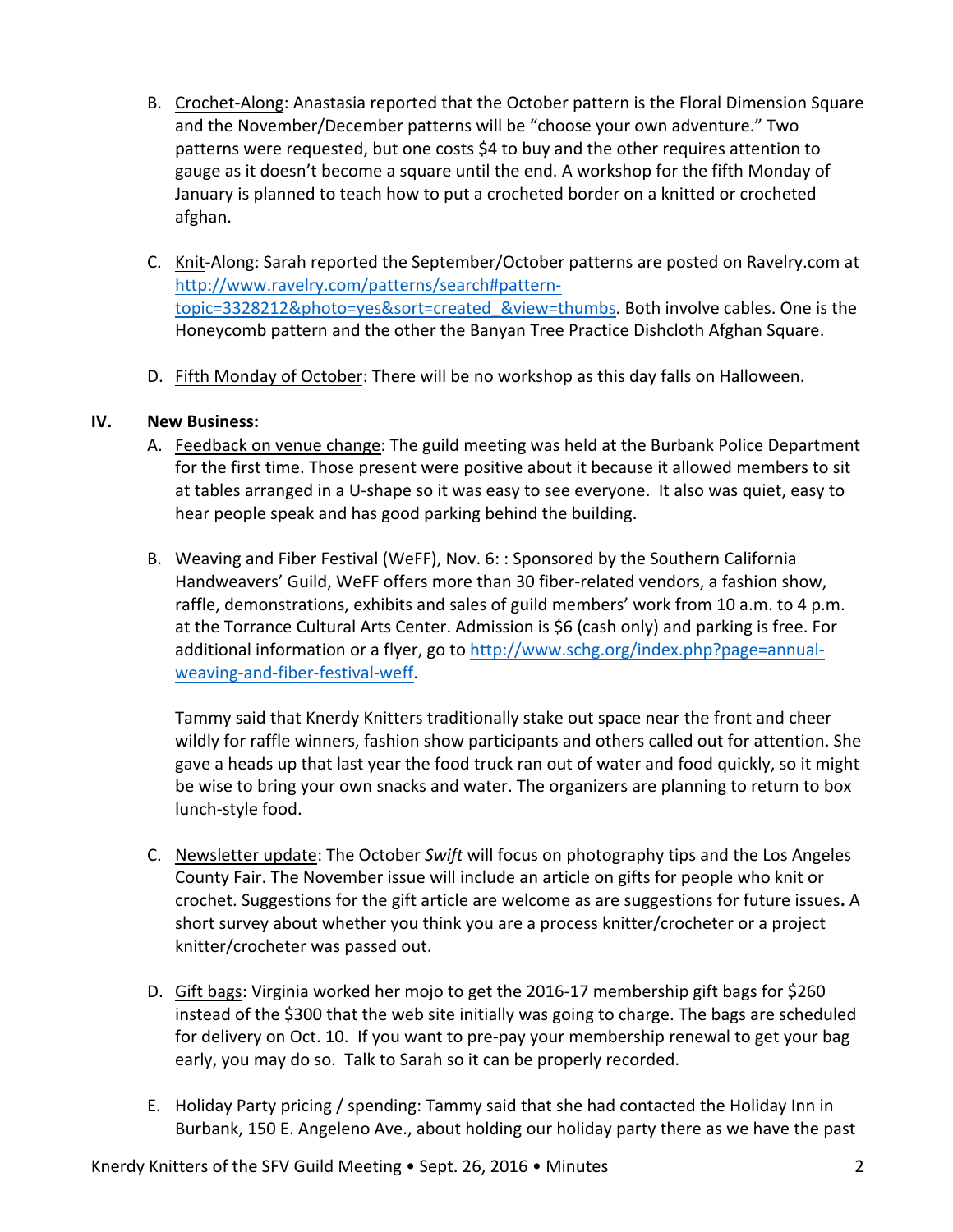two years. She said that they have a new manager and better food and were excited about having us. She has made a tentative reservation for Dec. 3; we will have to pay a \$100 deposit in November. The event runs from 6 to 9 p.m. The room will accommodate up to 30 people in an alcove off the dining room. It's larger than the area where we held the WIPS, Chains and Stash Exchange party at Gordon Biersch.

Traditionally, the guild has provided nonalcoholic beverages and appetizers. Members may purchase drinks and dinner. We must spend an average of \$15 per person to make the minimum required by the hotel. If we don't, the guild will make up the difference.

In 2015, the tickets for the event were \$10 for members and \$15 for nonmembers for advance "early bird" rates; and \$15 for members and \$20 for nonmembers at the door. We have budgeted \$350 for the event.

It includes a fashion show, raffles with everyone being a winner. Tiaras and tuxes are optional.

- V. Membership Meeting Adjournment. Tammy adjourned the business meeting at 7:50 p.m.
- VI. **Business Meeting Call to Order**: Tammy called the guild's membership meeting to order at 7:52 p.m.
- VII. **Approval of Minutes**: Sarah moved, and Jeannette seconded, a motion to approve the Aug. 22, 2016, business meeting minutes; the motion carried. Anastasia moved, and Virginia seconded, a motion to approve the Aug. 22, 2016, membership meeting minutes, which also carried.
- **VIII.** Finance Report: The guild currently has \$1,198.77 in its checking account. Tammy submitted \$4 in income from the sale of Stash Exchange leftover yarn at her recent garage sale.

## **IX.** Show and Tell:

- a. Rita Smith: Baby shoes. She has joined a church knitting group that works on items for premature babies or homeless people. She is planning to focus on baby items.
- b. Andrea Smith: A red and white striped crocheted blanket for herself.
- c. Anastasia: A completed Floral Dimension square, her Little Coffee Bean baby sweater that switches color every two rows; the first of two Scoreboard Scarves from Knit Purl Hunter, which is in Ohio State colors and going to be more than six-feet long and the beginning of a BB8. Additionally, the Sherlock blanket she was commissioned to do is now on display in the Sherlock living room at Geeky Teas.
- d. Sarah: A Calla shawl done in Mrs. Crosby's Carpet Bag yarn, a wool and silk blend.
- e. Tammy: Just starting a DROPS 107-18 sleeveless dress pattern that she's planning to do in color blocks of deep purple, black, pink and lavender. She's also working on a shawl of her own design and made a baby sweater in blue, pink and white. The yarn for the baby sweater was intended for something else, but just cried to be made into a baby sweater. She currently has no baby to give it to, but is confident there will be one eventually.